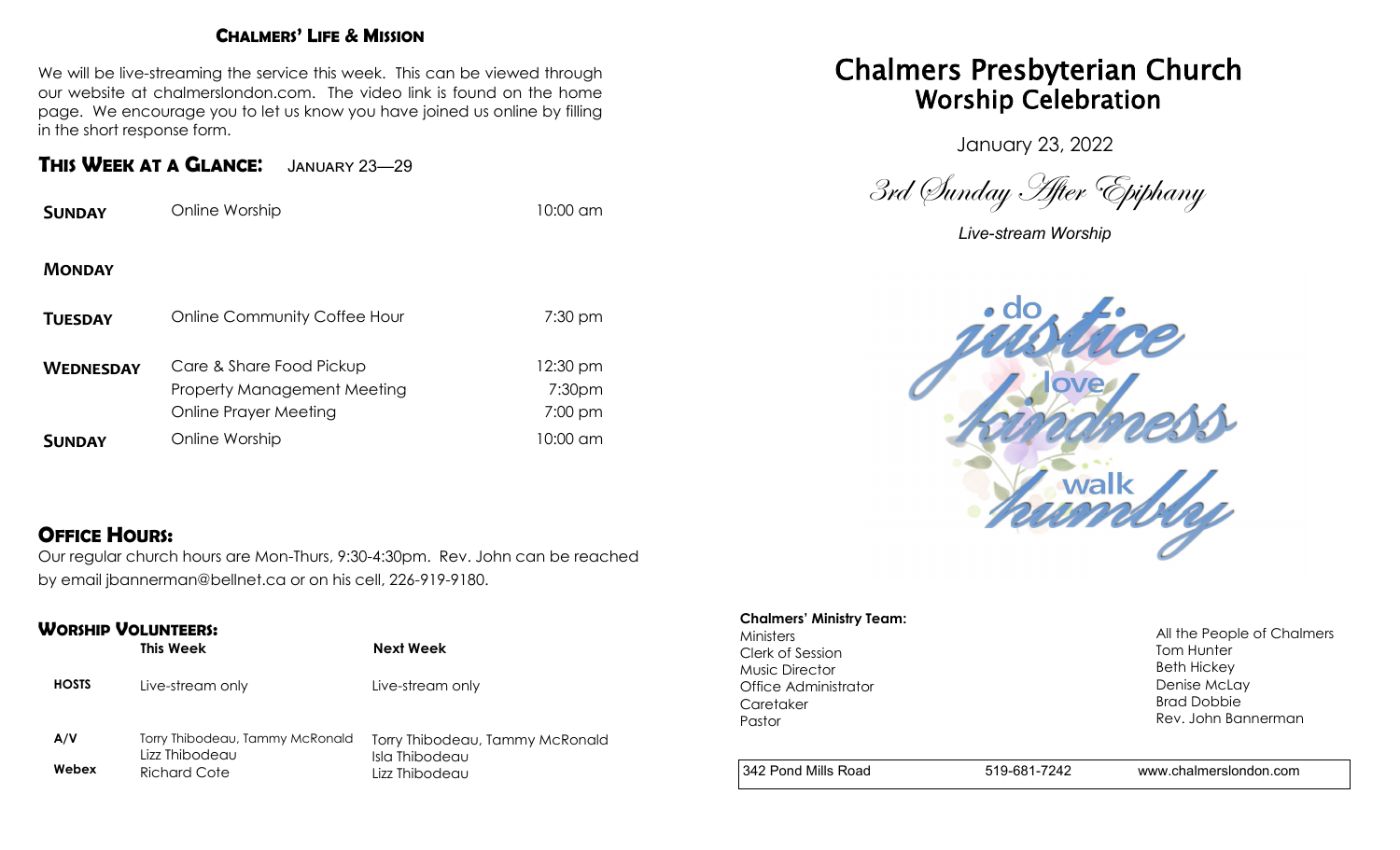| <b>WE APPROACH GOD</b>                                                                                                                                                                                                                                                                                                                                                                                                                                                                                                                                                                                                                  | Praise: Lord, listen to your children praying<br>$(2x)$ 449<br>(Lyrics on p. 3)              |  |
|-----------------------------------------------------------------------------------------------------------------------------------------------------------------------------------------------------------------------------------------------------------------------------------------------------------------------------------------------------------------------------------------------------------------------------------------------------------------------------------------------------------------------------------------------------------------------------------------------------------------------------------------|----------------------------------------------------------------------------------------------|--|
| <b>Musical Prelude</b>                                                                                                                                                                                                                                                                                                                                                                                                                                                                                                                                                                                                                  | Let Us Pray<br>Sermon:                                                                       |  |
| Psalm 146: 1-2<br>Call to Worship                                                                                                                                                                                                                                                                                                                                                                                                                                                                                                                                                                                                       | Special Praise: Jesus Shall Reign Where're the Sun (Lyrics on p.3)<br><b>Betty Sanderson</b> |  |
| One: Praise the LORD!<br>Praise the LORD, O my soul!<br>All:<br>One: I will praise the LORD as long as I live;                                                                                                                                                                                                                                                                                                                                                                                                                                                                                                                          | <b>WE RESPOND TO GOD</b>                                                                     |  |
| I will sing praises to my God all my life long.<br>All:                                                                                                                                                                                                                                                                                                                                                                                                                                                                                                                                                                                 |                                                                                              |  |
| Praise: When morning glids the skies<br>$(vs 1, 284)$ 438<br>(Lyrics on p. 3)                                                                                                                                                                                                                                                                                                                                                                                                                                                                                                                                                           | Chalmers' Life and Mission "Connected with God"<br>video<br>Offering of our Gifts            |  |
| Prayers of Adoration, Confession and Pardon                                                                                                                                                                                                                                                                                                                                                                                                                                                                                                                                                                                             | (vs 182) 661<br>Offering Praise: We give Thee but thine own<br>(Lyrics on p. 3)              |  |
| The Peace One: May the peace of Christ be with you<br>All: And also with you.                                                                                                                                                                                                                                                                                                                                                                                                                                                                                                                                                           | Offering Prayer, Prayers of the People & The Lord's Prayer                                   |  |
| Celebrating with the children "Camp Kintail Song"<br>video                                                                                                                                                                                                                                                                                                                                                                                                                                                                                                                                                                              | Like the murmur of the dove's song<br>Praise:<br>(Lyrics on p. 3)<br>385                     |  |
| <b>WE LISTEN TO GOD'S WORD</b><br>Prayer for Illumination                                                                                                                                                                                                                                                                                                                                                                                                                                                                                                                                                                               | Blessing<br><b>Musical Postlude</b>                                                          |  |
| Psalm 63: 1-4<br><b>Scripture Reading:</b><br>One: O God, you are my God, I seek you,<br>my soul thirsts for you; my flesh faints for you, as in a dry and weary land<br>All:<br>where there is no water.<br>One: So, I have looked upon you in the sanctuary, beholding your power and glory.<br>Because your steadfast love is better than life, my lips will praise you.<br>All:<br>One: So I will bless you as long as I live;<br>I will lift up my hands and call on your name.<br>All:<br>Scripture Readings: Philippians 4: 4-9<br>Luke 11: 1-13<br>The Gospel of the Lord.<br>One:<br>All:<br>Praise to you, Lord Jesus Christ. |                                                                                              |  |

 $\frac{1}{2} \sum_{i=1}^{n} \frac{1}{2} \sum_{i=1}^{n} \frac{1}{2} \sum_{i=1}^{n} \frac{1}{2} \sum_{i=1}^{n} \frac{1}{2} \sum_{i=1}^{n} \frac{1}{2} \sum_{i=1}^{n} \frac{1}{2} \sum_{i=1}^{n} \frac{1}{2} \sum_{i=1}^{n} \frac{1}{2} \sum_{i=1}^{n} \frac{1}{2} \sum_{i=1}^{n} \frac{1}{2} \sum_{i=1}^{n} \frac{1}{2} \sum_{i=1}^{n} \frac{1}{2} \sum_{i=1}^{n$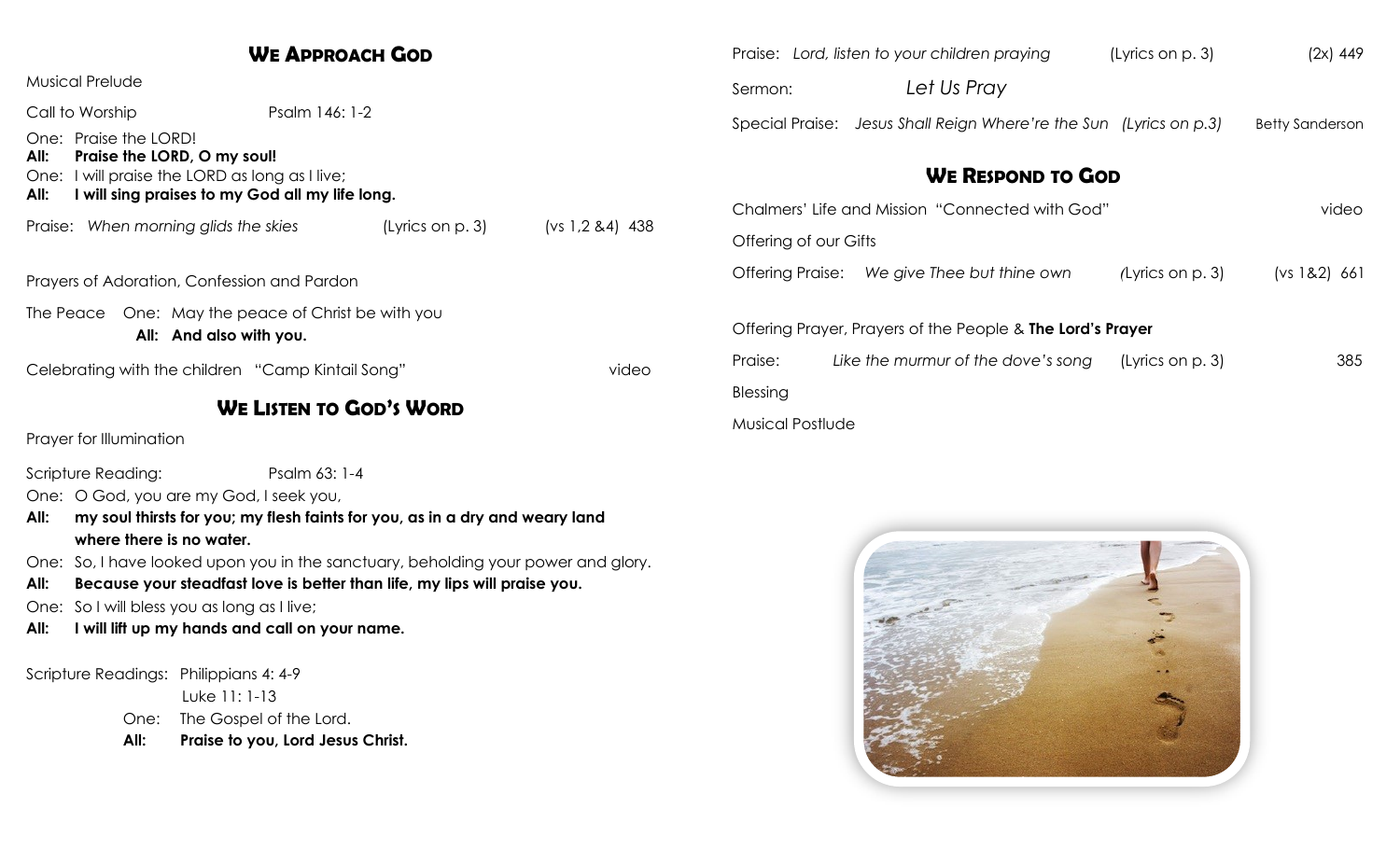# **When morning gilds the skies**

E. Caswall

When morning gilds the skies, my heart awakening cries: may Jesus Christ be praised! alike at work and prayer to Jesus I repair; may Jesus Christ be praised!

To God, the Word on high, the hosts of angels cry: May Jesus Christ be praised! Let mortals too upraise their voice in hymns of praise: May Jesus Christ be praised!

Be this while life is mine, my canticle divine: may Jesus Christ be praised! Be this the eternal song through all the ages on: may Jesus Christ be praised!

*Public Domain*

### **Lord, listen to your children praying** Ken Medema

Lord, listen to your children praying; Lord, send your Spirit in this place; Lord, listen to your children praying, Send us love; send us power; send us grace!

Lord, listen to your children praying; Lord, send your Spirit in this place; Lord, listen to your children praying, Send us love; send us power; send us grace!

*©1973 by Hope Publishing Co.* 

# **We give thee but thine own**

Words: William Walsham How Music: Konig's harmonischer Liederschatz Arr.: William Henry Havergal

We give thee but thine own, whate'er the gift may be; all that we have it thine alone, a trust, O Lord, from thee.

May we thy bounties thus as stewards true receive, and gladly, as thou blessest us, to thee our first-fruits give.

Public Domain

#### **Jesus shall reign where're the sun** Isaac Watts, Ralph Harrison

Jesus shall reign where'er the sun does its successive journeys run; his kingdom stretch from shore to shore, till moons shall wax and wane no more.

For him shall endless prayer be made, and praises throng to crown his head; his name like fragrance sweet shall rise with every morning sacrifice.

People and realms of every tongue dwell on his love with sweetest song; And infant voices shall proclaim their early blessings on his name.

Blessings abound where'er he reigns: the prisoners leap to lose their chains; The weary find eternal rest, and all who suffer want are blest.

Let every creature rise and bring the honours due our glorious King; angels descend with songs again, and earth repeat the long Amen.

*Public Domain*

#### **Like the murmur of the dove's song** Carl P. Daw, Jr.

Like the murmur of the dove's song, like the challenge of her flight, like the vigor of the wind's rush, like the new flame's eager might: come, Holy Spirit, come.

To the members of Christ's body, to the branches of the Vine, to the Church in faith assembled, to her midst as gift and sign: come, Holy Spirit, come.

With the healing of division, with the ceaseless voice of prayer, with the power of love and witness, with the peace beyond compare: come, Holy Spirit, come.

*©1982 by Hope Publishing Co.*